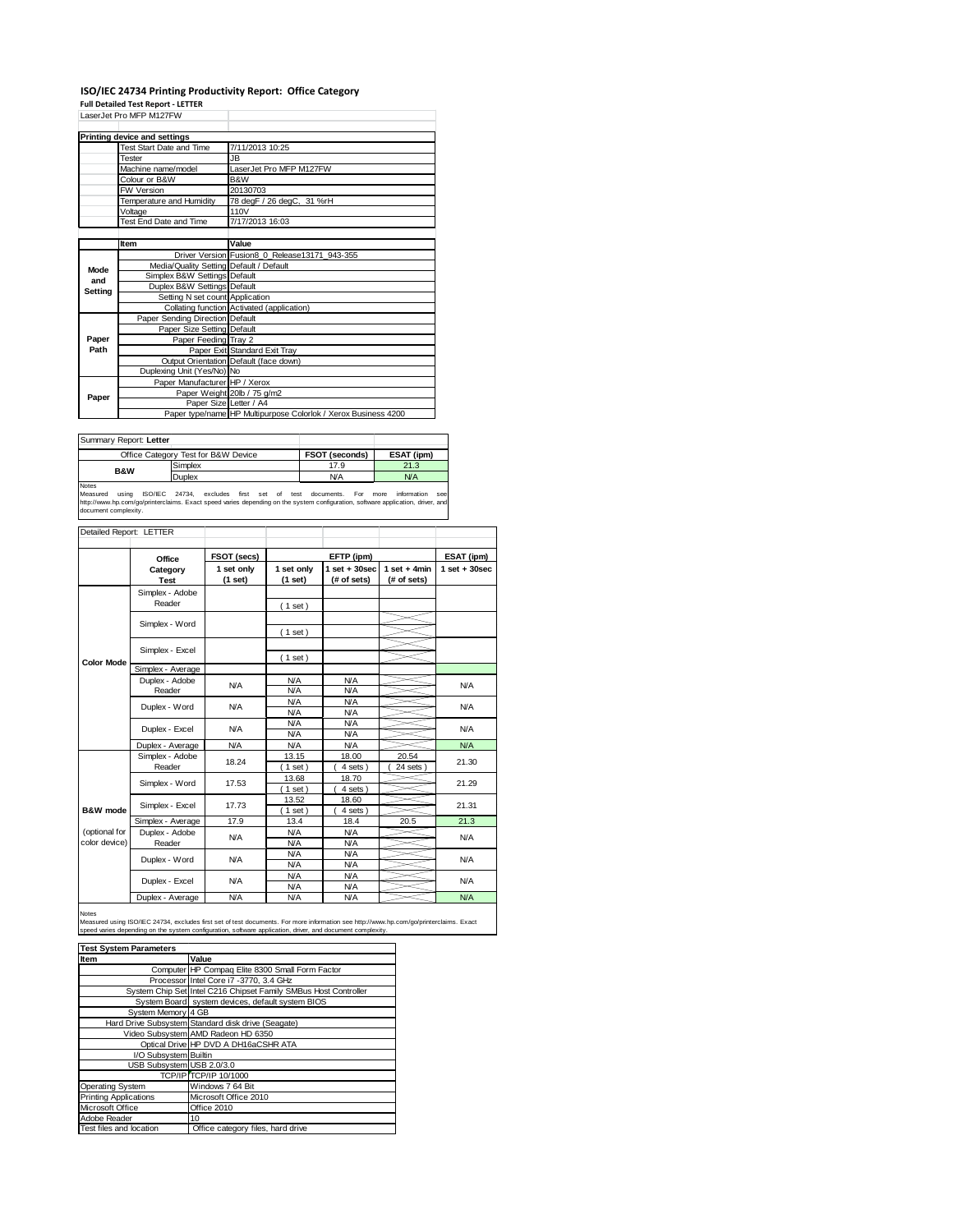## **ISO/IEC 24734 Printing Productivity Report: Office Category**

**Full Detailed Test Report ‐ A4** LaserJet Pro MFP M127FW

|         | LaserJet Pro MFP M12/FW                 |                                                                |
|---------|-----------------------------------------|----------------------------------------------------------------|
|         | Printing device and settings            |                                                                |
|         | Test Start Date and Time                | 7/11/2013 10:25                                                |
|         | Tester                                  | JB.                                                            |
|         | Machine name/model                      | LaserJet Pro MFP M127FW                                        |
|         | Colour or B&W                           | B&W                                                            |
|         | <b>FW Version</b>                       | 20130703                                                       |
|         | Temperature and Humidity                | 78 degF / 26 degC, 31 %rH                                      |
|         | Voltage                                 | 110V                                                           |
|         | Test End Date and Time                  | 7/17/2013 16:03                                                |
|         |                                         |                                                                |
|         | Item                                    | Value                                                          |
|         |                                         | Driver Version Fusion8 0 Release13171 943-355                  |
| Mode    | Media/Quality Setting Default / Default |                                                                |
| and     | Simplex B&W Settings Default            |                                                                |
| Setting | Duplex B&W Settings Default             |                                                                |
|         | Setting N set count Application         |                                                                |
|         |                                         | Collating function Activated (application)                     |
|         | Paper Sending Direction Default         |                                                                |
|         | Paper Size Setting Default              |                                                                |
| Paper   | Paper Feeding Tray 2                    |                                                                |
| Path    |                                         | Paper Exit Standard Exit Tray                                  |
|         |                                         | Output Orientation Default (face down)                         |
|         | Duplexing Unit (Yes/No) No              |                                                                |
|         | Paper Manufacturer HP / Xerox           |                                                                |
| Paper   |                                         | Paper Weight 20lb / 75 g/m2                                    |
|         | Paper Size Letter / A4                  |                                                                |
|         |                                         | Paper type/name HP Multipurpose Colorlok / Xerox Business 4200 |

| Summary Report: A4 |                                     |                |            |
|--------------------|-------------------------------------|----------------|------------|
|                    | Office Category Test for B&W Device | FSOT (seconds) | ESAT (ipm) |
| <b>B&amp;W</b>     | Simplex                             | 18.6           | 20.1       |
|                    | Duplex                              | <b>N/A</b>     | <b>N/A</b> |
| $k + 1 - 2 - 1$    |                                     |                |            |

Notes<br>Measured using ISO/IEC 24734, excludes first set of test documents. For more information see<br>http://www.hp.com/go/printerclaims.Exactspeed-varies-depending.on-the-system-configuration,software-application,driver,and<br>

| Detailed Report: A4 |                   |             |                     |                   |                |                  |  |
|---------------------|-------------------|-------------|---------------------|-------------------|----------------|------------------|--|
|                     |                   |             |                     |                   |                |                  |  |
|                     | Office            | FSOT (secs) |                     | EFTP (ipm)        |                | ESAT (ipm)       |  |
|                     | Category          | 1 set only  | 1 set only          | $1$ set $+30$ sec | $1$ set + 4min | $1 set + 30 sec$ |  |
|                     | <b>Test</b>       | (1 set)     | (1 set)             | (# of sets)       | (# of sets)    |                  |  |
|                     | Simplex - Adobe   |             |                     |                   |                |                  |  |
|                     | Reader            |             | (1 set)             |                   |                |                  |  |
|                     |                   |             |                     |                   |                |                  |  |
|                     | Simplex - Word    |             | $1$ set)            |                   |                |                  |  |
|                     |                   |             |                     |                   |                |                  |  |
| Colour              | Simplex - Excel   |             | $1$ set)            |                   |                |                  |  |
| Mode                | Simplex - Average |             |                     |                   |                |                  |  |
|                     | Duplex - Adobe    |             | <b>N/A</b>          | <b>N/A</b>        |                |                  |  |
|                     | Reader            | N/A         | N/A                 | N/A               |                | N/A              |  |
|                     | Duplex - Word     |             | N/A                 | <b>N/A</b>        |                | N/A              |  |
|                     |                   | <b>N/A</b>  | N/A                 | N/A               |                |                  |  |
|                     | Duplex - Excel    | <b>N/A</b>  | N/A                 | N/A               |                | N/A              |  |
|                     |                   |             | <b>N/A</b>          | N/A               |                |                  |  |
|                     | Duplex - Average  | <b>N/A</b>  | <b>N/A</b><br>12.71 | N/A               |                | <b>N/A</b>       |  |
|                     | Simplex - Adobe   | 18.86       |                     | 17.25             | 19.44          | 20.18            |  |
|                     | Reader            |             | $1$ set)            | 4 sets            | 23 sets        |                  |  |
|                     | Simplex - Word    | 18.31       | 13.10               | 17.86             |                | 20.18            |  |
|                     |                   |             | $1$ set)            | 4 sets)           |                |                  |  |
|                     | Simplex - Excel   | 18.39       | 13.04               | 17.75             |                | 20.20            |  |
| B&W mode            |                   |             | $1$ set)            | 4 sets)           |                |                  |  |
|                     | Simplex - Average | 18.6        | 12.9                | 17.6              | 19.4           | 20.1             |  |
| (optional for       | Duplex - Adobe    | <b>N/A</b>  | <b>N/A</b>          | <b>N/A</b>        |                | N/A              |  |
| color device)       | Reader            |             | <b>N/A</b>          | N/A               |                |                  |  |
|                     | Duplex - Word     | <b>N/A</b>  | N/A                 | <b>N/A</b>        |                | N/A              |  |
|                     |                   |             | N/A                 | N/A               |                |                  |  |
|                     | Duplex - Excel    | <b>N/A</b>  | <b>N/A</b>          | <b>N/A</b>        |                | N/A              |  |
|                     |                   |             | <b>N/A</b>          | <b>N/A</b>        |                |                  |  |
|                     | Duplex - Average  | N/A         | N/A                 | N/A               |                | N/A              |  |

Notes<br>Measured using ISO/IEC 24734, excludes first set of test documents. For more information see http://www.hp.com/go/printerclaims. Exact<br>speed varies depending on the system configuration, software application, driver,

| <b>Test System Parameters</b> |                                                                 |  |  |  |
|-------------------------------|-----------------------------------------------------------------|--|--|--|
| Item                          | Value                                                           |  |  |  |
|                               | Computer HP Compaq Elite 8300 Small Form Factor                 |  |  |  |
|                               | Processor Intel Core i7 -3770, 3.4 GHz                          |  |  |  |
|                               | System Chip Set Intel C216 Chipset Family SMBus Host Controller |  |  |  |
|                               | System Board system devices, default system BIOS                |  |  |  |
| System Memory 4 GB            |                                                                 |  |  |  |
|                               | Hard Drive Subsystem Standard disk drive (Seagate)              |  |  |  |
|                               | Video Subsystem AMD Radeon HD 6350                              |  |  |  |
|                               | Optical Drive HP DVD A DH16aCSHR ATA                            |  |  |  |
| I/O Subsystem Builtin         |                                                                 |  |  |  |
| USB Subsystem USB 2.0/3.0     |                                                                 |  |  |  |
|                               | TCP/IP TCP/IP 10/1000                                           |  |  |  |
| <b>Operating System</b>       | Windows 7 64 Bit                                                |  |  |  |
| <b>Printing Applications</b>  | Microsoft Office 2010                                           |  |  |  |
| Microsoft Office              | Office 2010                                                     |  |  |  |
| Adobe Reader                  | 10                                                              |  |  |  |
| Test files and location       | Office category files, hard drive                               |  |  |  |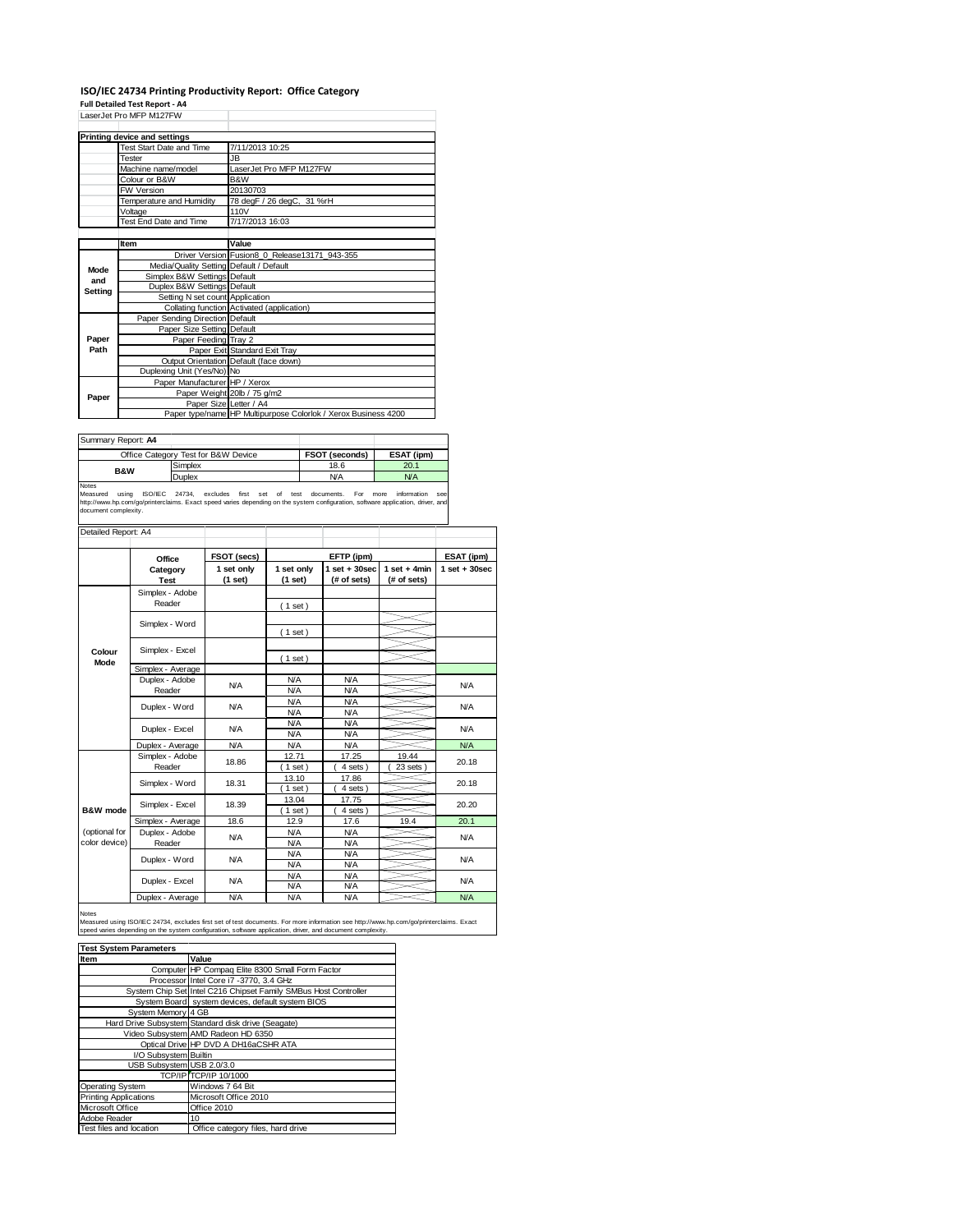## **ISO/IEC 29183 Copy Productivity Report Full Detailed Test Report ‐ LETTER**

| rull Detailed Test Report - LETTER |                                          |                                                                |  |  |
|------------------------------------|------------------------------------------|----------------------------------------------------------------|--|--|
| LaserJet Pro MFP M127FW            |                                          |                                                                |  |  |
|                                    |                                          |                                                                |  |  |
|                                    | <b>Machine Setup Information</b>         |                                                                |  |  |
|                                    | Test Start Date and Time 7/11/2013 10:25 |                                                                |  |  |
|                                    | Tester JB                                |                                                                |  |  |
|                                    |                                          | Machine name/model LaserJet Pro MFP M127FW                     |  |  |
|                                    | Colour or B&W B&W                        |                                                                |  |  |
|                                    | Configuration (options) Not Specified    |                                                                |  |  |
|                                    |                                          | Temperature and Humidity 78 degF / 26 degC, 31 %rH             |  |  |
|                                    | Test End Date and Time: 7/17/2013 16:03  |                                                                |  |  |
|                                    |                                          |                                                                |  |  |
|                                    | Pre-set Item                             | <b>Pre-set Value</b>                                           |  |  |
|                                    | Output Resolution Default                |                                                                |  |  |
|                                    | <b>Output Quality Default</b>            |                                                                |  |  |
| Mode                               |                                          | Copying Mode Colour for Colour and B&W for B&W                 |  |  |
|                                    | Auto Density Adjustment Default          |                                                                |  |  |
|                                    |                                          | Collating function Set in Control Panel                        |  |  |
| Paper                              | Paper Sending Direction Default          |                                                                |  |  |
|                                    | Paper Type Setting Default               |                                                                |  |  |
|                                    | Paper Feeding Tray 2                     |                                                                |  |  |
| Paper<br>Path                      | Paper Exit Default                       |                                                                |  |  |
|                                    |                                          | Face Up Exit Default (face down)                               |  |  |
|                                    | Fixing Capability Default                |                                                                |  |  |
| Temporary                          | Image Quality Stability Default          |                                                                |  |  |
| Stop                               | Capacity of Paper Default                |                                                                |  |  |
|                                    | <b>Others None</b>                       |                                                                |  |  |
|                                    |                                          |                                                                |  |  |
|                                    | Paper Manufacturer HP / Xerox            |                                                                |  |  |
| Paper                              |                                          | Paper Weight 20lb / 75 g/m2                                    |  |  |
|                                    | Paper Size Letter / A4                   |                                                                |  |  |
|                                    |                                          | Paper type/name HP Multipurpose Colorlok / Xerox Business 4200 |  |  |

| Summary Report: Letter                                                                                                                                                                                                                                                           |              |             |  |  |
|----------------------------------------------------------------------------------------------------------------------------------------------------------------------------------------------------------------------------------------------------------------------------------|--------------|-------------|--|--|
|                                                                                                                                                                                                                                                                                  | <b>SFCOT</b> | sESAT (ipm) |  |  |
| B&W                                                                                                                                                                                                                                                                              | 14.7         | 21.1        |  |  |
| <b>Notes</b><br>First Copy Out and Copy Speed measured using ISO/IEC 29183, excludes<br>information<br>test documents. For<br>first<br>of<br>more<br>Set<br>see<br>http://www.hp.com/go/printerclaims. Exact speed varies depending on the<br>system configuration and document. |              |             |  |  |

| Detailed Report: LETTER                                                                                                    |               |              |       |             |                |             |
|----------------------------------------------------------------------------------------------------------------------------|---------------|--------------|-------|-------------|----------------|-------------|
|                                                                                                                            |               |              |       | sEFTP (ipm) |                |             |
|                                                                                                                            | <b>Target</b> | sFCOT (secs) | 1copy | 1copy+30sec | 1copy+4minutes | sESAT (ipm) |
|                                                                                                                            | Α             | 14.82        | 4.04  | 16.77       | 20.30          | 21.16       |
|                                                                                                                            |               |              |       | 16 sets     | 88 sets        |             |
|                                                                                                                            | В             | 14.54        | 4.12  | 16.78       |                | 21.15       |
|                                                                                                                            |               |              |       | 16 sets     |                |             |
| <b>B&amp;W</b>                                                                                                             | С             | 14.53        | 4.12  | 16.61       |                | 21.19       |
|                                                                                                                            |               |              |       | 16 sets     |                |             |
|                                                                                                                            | D             | 14.71        | 4.07  | 16.73       |                | 21.17       |
|                                                                                                                            |               |              |       | 16 sets     |                |             |
|                                                                                                                            | Average       | 14.7         | 4.0   | 16.7        | 20.3           | 21.1        |
| First Copy Out and Copy Speed measured using ISO/IEC 29183, excludes first set of test documents. For more information see |               |              |       |             |                |             |

First Copy Out and Copy Speed measured using ISO/IEC 29183, excludes first set of test documents. For more information see<br>http://www.hp.com/go/printerclaims. Exact speed varies depending on the system configuration and do